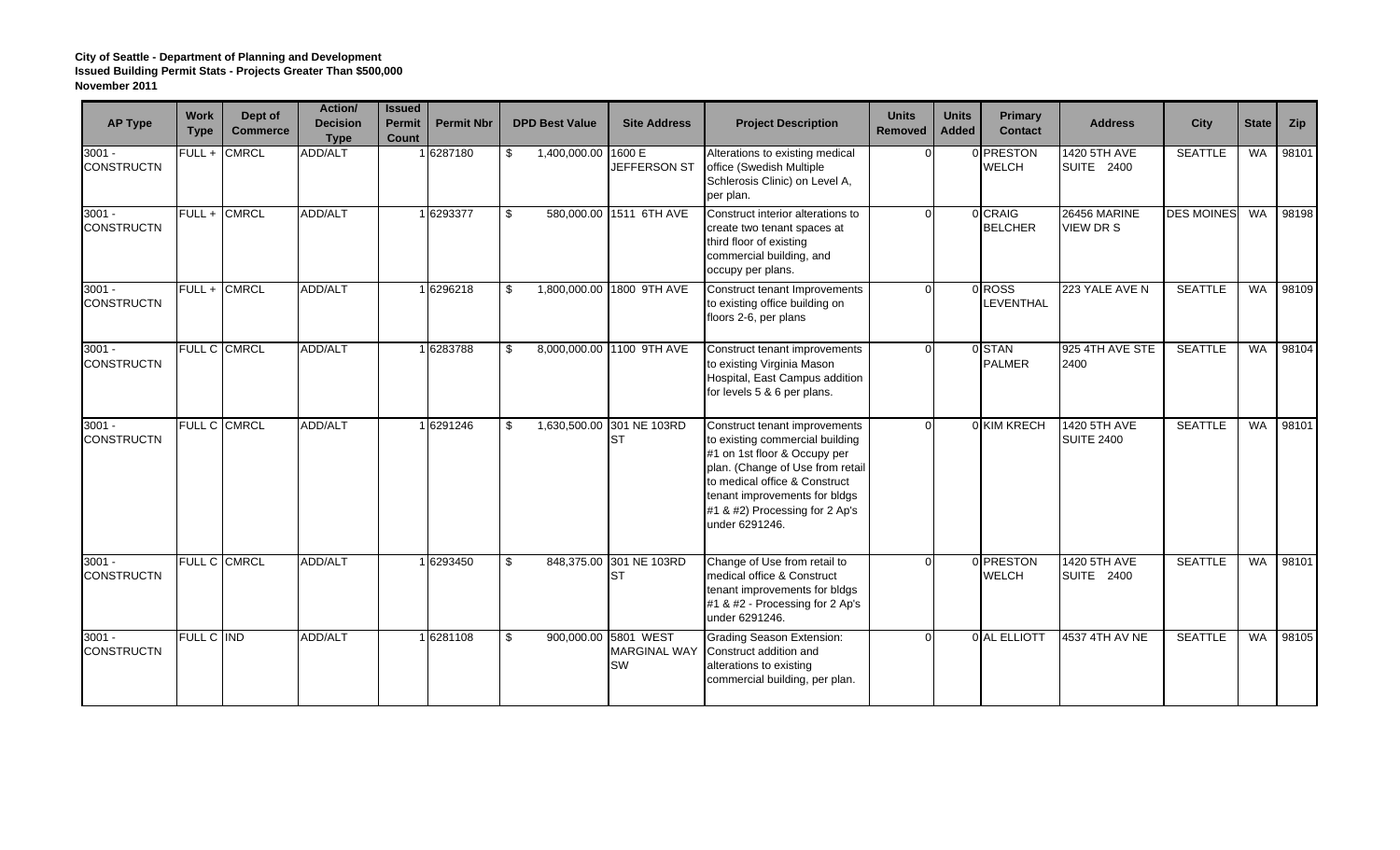| <b>AP Type</b>                     | <b>Work</b><br><b>Type</b> | Dept of<br><b>Commerce</b> | Action/<br><b>Decision</b><br><b>Type</b> | <b>Issued</b><br><b>Permit</b><br>Count | <b>Permit Nbr</b> |              | <b>DPD Best Value</b> | <b>Site Address</b>                       | <b>Project Description</b>                                                                                                                        | <b>Units</b><br><b>Removed</b> | <b>Units</b><br><b>Added</b> | Primary<br><b>Contact</b>       | <b>Address</b>                              | <b>City</b>    | <b>State</b> | Zip   |
|------------------------------------|----------------------------|----------------------------|-------------------------------------------|-----------------------------------------|-------------------|--------------|-----------------------|-------------------------------------------|---------------------------------------------------------------------------------------------------------------------------------------------------|--------------------------------|------------------------------|---------------------------------|---------------------------------------------|----------------|--------------|-------|
| $3001 -$<br><b>CONSTRUCTN</b>      | <b>FULL C</b>              | <b>INST</b>                | ADD/ALT                                   |                                         | 16273320          | \$           | 2,500,000.00          | 3800<br><b>MONTLAKE</b><br><b>BLVD NE</b> | Selective demolition of portion<br>of spectator sports facility for<br>major institution (University of<br>Washington Husky Stadium)<br>per plan. |                                |                              | 0 CHRIS<br>BROADGATE STE 2700   | 1201 3RD AVE                                | <b>SEATTLE</b> | <b>WA</b>    | 98101 |
| $3001 -$<br><b>CONSTRUCTN</b>      | FULL C INST                |                            | ADD/ALT                                   |                                         | 1 6285161         | \$           | 4,296,828.00          | 3800<br><b>MONTLAKE</b><br><b>BLVD NE</b> | Construct new track and field<br>for UW and alter existing<br>parking lot, per plans.                                                             |                                |                              | 0 CHRIS<br>BROADGATE SUITE 2700 | 1201 3RD AVE                                | <b>SEATTLE</b> | <b>WA</b>    | 98101 |
| $3001 -$<br><b>CONSTRUCTN</b>      | FULL C INST                |                            | ADD/ALT                                   |                                         | 1 6300573         | \$           | 1,000,000.00 3800     | <b>MONTLAKE</b><br><b>BLVD NE</b>         | Shoring and excavation for<br>sports facility for major<br>institution. (University of<br>Washington Husky Stadium).                              |                                |                              | 0 CHRIS<br>BROADGATE STE 2700   | 1201 3RD AVE                                | <b>SEATTLE</b> | <b>WA</b>    | 98101 |
| <b>COMMERCIAL ADD/ALT</b>          |                            |                            |                                           | 10                                      |                   | S.           | 22,955,703.00         |                                           |                                                                                                                                                   | $\Omega$                       | $\overline{0}$               |                                 |                                             |                |              |       |
| $3001 -$<br><b>CONSTRUCTN</b>      | FULL C SF/D                |                            | ADD/ALT                                   |                                         | 1 6224199         | - \$         |                       | 750,000.00 2214 37TH AVE<br>SW            | Construct additions and<br>alterations to single family<br>dwelling per plan.                                                                     |                                |                              | 0 JACEK<br><b>MRUGALA</b>       | 911 WESTERN<br>AVE #318                     | <b>SEATTLE</b> | <b>WA</b>    | 98104 |
| <b>SINGLE FAMILY ADD/ALT</b>       |                            |                            |                                           | $\overline{1}$                          |                   | <b>S</b>     | 750,000,00            |                                           |                                                                                                                                                   | $\Omega$                       | $\overline{0}$               |                                 |                                             |                |              |       |
| 3003 - BLANKET FULL C CMRCL        |                            |                            | <b>CHILD</b>                              |                                         | 1 6299409         | S.           |                       |                                           | 14,127,650.00 201 BOREN AVE Blanket permit for interior non-<br>structural alterations to floors 2-<br>11.                                        |                                |                              |                                 | <b>OCHIEN CHEN</b> 1215 4TH AVE STE<br>1101 | <b>SEATTLE</b> | <b>WA</b>    | 98101 |
| 3003 - BLANKET FULL C CMRCL        |                            |                            | <b>CHILD</b>                              |                                         | 1 6300161         | \$           |                       | 900,000.00 700 2ND AVE                    | Blanket Permit for interior non-<br>structural alterations for floor B<br>84.                                                                     |                                |                              | 0 BROOKE<br><b>PRINCE</b>       | 1201 WESTERN<br><b>AV STE 450</b>           | <b>SEATTLE</b> | <b>WA</b>    | 98101 |
| 3003 - BLANKET FULL C CMRCL        |                            |                            | <b>CHILD</b>                              |                                         | 1 6302147         | \$           |                       | 1,500,000.00 801 2ND AVE                  | Blanket Permit for interior non-<br>structural alterations to the 15th<br>& 16th floor. For "LAIRD<br>NORTON TYEE", per plans.                    |                                |                              | 0 CHUCK<br><b>JOHNSON</b>       | 2333 3RD AVE                                | <b>SEATTLE</b> | <b>WA</b>    | 98121 |
| <b>BLANKET TENNANT IMPROVEMENT</b> |                            |                            |                                           |                                         | 3 <sup>l</sup>    |              | 16,527,650.00         |                                           |                                                                                                                                                   | $\mathbf{0}$                   | $\overline{0}$               |                                 |                                             |                |              |       |
| $1004 -$<br><b>MECHANICAL</b>      |                            | <b>FULL C CMRCL</b>        | <b>MECHANICAL</b>                         |                                         | 1 6297968         |              |                       | 1,500,000.00 1200 MADISON<br><b>ST</b>    | Install new HVAC system for 17-<br>story apartment building per<br>plan                                                                           |                                |                              | 0 CONNIE<br><b>HARDIN</b>       | 4600 S 134TH PL                             | <b>SEATTLE</b> | <b>WA</b>    | 98168 |
| <b>MECHANICAL</b>                  |                            |                            | $\overline{1}$                            |                                         | <sup>\$</sup>     | 1,500,000.00 |                       |                                           | $\mathbf{0}$                                                                                                                                      | $\overline{0}$                 |                              |                                 |                                             |                |              |       |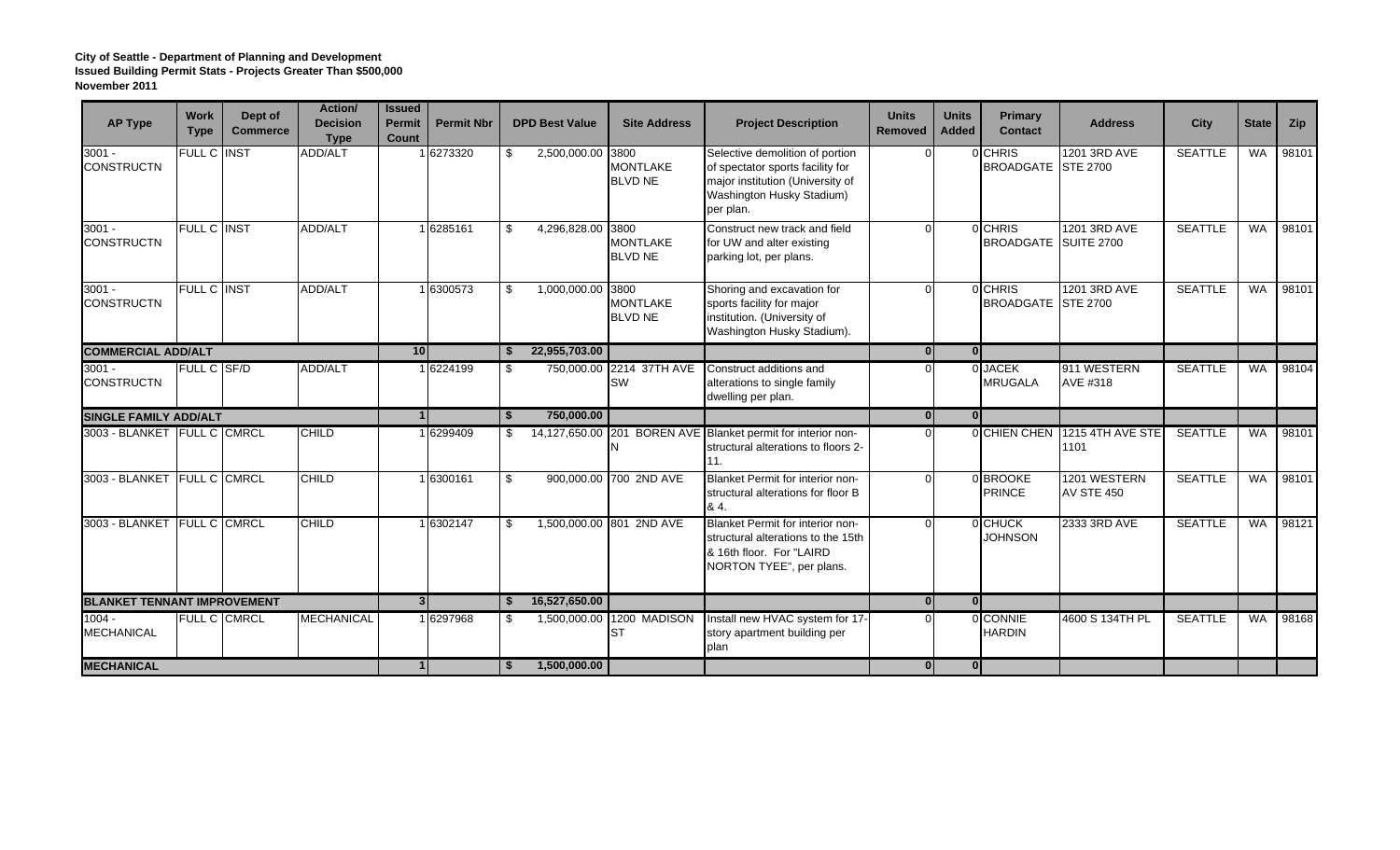| <b>AP Type</b>                | <b>Work</b><br><b>Type</b> | Dept of<br><b>Commerce</b> | Action/<br><b>Decision</b><br><b>Type</b> | <b>Issued</b><br><b>Permit</b><br>Count | <b>Permit Nbr</b> |      | <b>DPD Best Value</b> | <b>Site Address</b>                          | <b>Project Description</b>                                                                                                                                           | <b>Units</b><br><b>Removed</b> | <b>Units</b><br><b>Added</b> | Primary<br><b>Contact</b>         | <b>Address</b>                                    | <b>City</b>       | <b>State</b> | Zip   |
|-------------------------------|----------------------------|----------------------------|-------------------------------------------|-----------------------------------------|-------------------|------|-----------------------|----------------------------------------------|----------------------------------------------------------------------------------------------------------------------------------------------------------------------|--------------------------------|------------------------------|-----------------------------------|---------------------------------------------------|-------------------|--------------|-------|
| $3001 -$<br><b>CONSTRUCTN</b> | <b>FULL C</b>              | <b>CMRCL</b>               | <b>NEW</b>                                |                                         | 6289487           | -\$  | 6,911,602.00          |                                              | 1501 1ST AVE S Shoring and excavation of<br>21,968 cubic yards for future<br>construction of a mixed use<br>building under 6263267<br>(includes piles and pile caps) |                                |                              | 0 BRENDAN<br><b>BAKEY</b>         | 5209 LAKE<br><b>WASHINGTON</b><br>BLVD NE STE 200 | KIRKLAND          | WA           | 98033 |
| $3001 -$<br><b>CONSTRUCTN</b> | <b>FULL C INST</b>         |                            | <b>NEW</b>                                |                                         | 16245141          | -\$  |                       | 16.500.000.00 8825 RAINIER<br>AVE S          | <b>Construct new Rainier Beach</b><br>Community Center & pool with<br>site improvements and<br>mechanical included, all per<br>plans. (MUP #3011038)                 |                                |                              | <b>O</b> EMILY<br><b>WHEELER</b>  | 1101 EAST PIKE<br>ST                              | <b>SEATTLE</b>    | <b>WA</b>    | 98122 |
| <b>NEW COMMERCIAL</b>         |                            |                            |                                           | 2 <sup>1</sup>                          |                   | - \$ | 23,411,602.00         |                                              |                                                                                                                                                                      | $\mathbf{0}$                   | 0 <sup>l</sup>               |                                   |                                                   |                   |              |       |
| $3001 -$<br><b>CONSTRUCTN</b> | <b>FULL C CMRCL</b>        |                            | NEW                                       |                                         | 1 6197474         | \$   |                       | 11,762,515.00 4301 STONE<br><b>WAY N</b>     | Establish use and construct<br>apartment/commercial mixed-<br>use building with underground<br>parking, (mechanical included)<br>and occupy per plan.                |                                |                              | 93 THOMAS<br><b>FANNING</b>       | 303 BATTERY ST                                    | <b>SEATTLE</b>    | WA I         | 98121 |
| $3001 -$<br><b>CONSTRUCTN</b> | <b>FULL C CMRCL</b>        |                            | NEW                                       |                                         | 6262797           | -\$  | 3,936,779.00          | 3606<br><b>WOODLAND</b><br><b>PARK AVE N</b> | Construction of a new 4-story<br>mixed use building with parking<br>below and occupy, per plan.                                                                      |                                |                              | 52 CHRIS<br><b>DAVIDSON</b>       | 2001 WESTERN<br><b>AVENUE STE 200</b>             | <b>SEATTLE</b>    | <b>WA</b>    | 98121 |
| $3001 -$<br><b>CONSTRUCTN</b> | <b>FULL C CMRCL</b>        |                            | <b>NEW</b>                                |                                         | 6280517           | -\$  |                       | 35,508,445.00 3040 17TH AVE<br>W             | Phased Project: Construction<br>of a residential and restaurant<br>building and occupy, per plan                                                                     |                                |                              | 236 CRAIG<br><b>BELCHER</b>       | 26456 MARINE<br>VIEW DR S                         | <b>DES MOINES</b> | WA           | 98198 |
| $3001 -$<br><b>CONSTRUCTN</b> | FULL C MF                  |                            | <b>NEW</b>                                |                                         | 1 6182541         | \$   |                       | 566,596.00 1530 15TH AVE                     | Construct 4-unit townhouse with<br>attached 4 car garage, per<br>electronic plans.                                                                                   |                                |                              | 4 BRADLEY<br><b>KHOURI</b>        | 210 S JACKSON<br><b>STREET</b>                    | <b>SEATTLE</b>    | <b>WA</b>    | 98104 |
| $3001 -$<br><b>CONSTRUCTN</b> | FULL C MF                  |                            | <b>NEW</b>                                |                                         | 6278204           | -\$  |                       | 1.600.000.00 306 SUMMIT<br>AVE E             | Establish use as and construct<br>new multifamily structure (7 unit<br>boarding house) and occupy per<br>plans.                                                      |                                |                              | <b>7</b> CHIP KOUBA               | 203 N 36TH STE<br><b>SUITE 201</b>                | <b>SEATTLE</b>    | <b>WA</b>    | 98103 |
| <b>MULTIFAMILY NEW</b>        |                            |                            |                                           | 5 <sub>l</sub>                          |                   | - \$ | 53,374,335.00         |                                              |                                                                                                                                                                      | $\mathbf{0}$                   | 392                          |                                   |                                                   |                   |              |       |
| $3001 -$<br><b>CONSTRUCTN</b> | $FULL +  SF/D$             |                            | NEW                                       |                                         | 6284273           | -96  |                       | 568,684,00 3218 NW 59TH<br>IST               | Establish use as and constuct a<br>new single family residence with<br>detached garage per plan.                                                                     |                                |                              | 1 <b>I</b> CINDY<br><b>HOOVER</b> | 6517 FRANCIS AV                                   | <b>SEATTLE</b>    | WA           | 98103 |